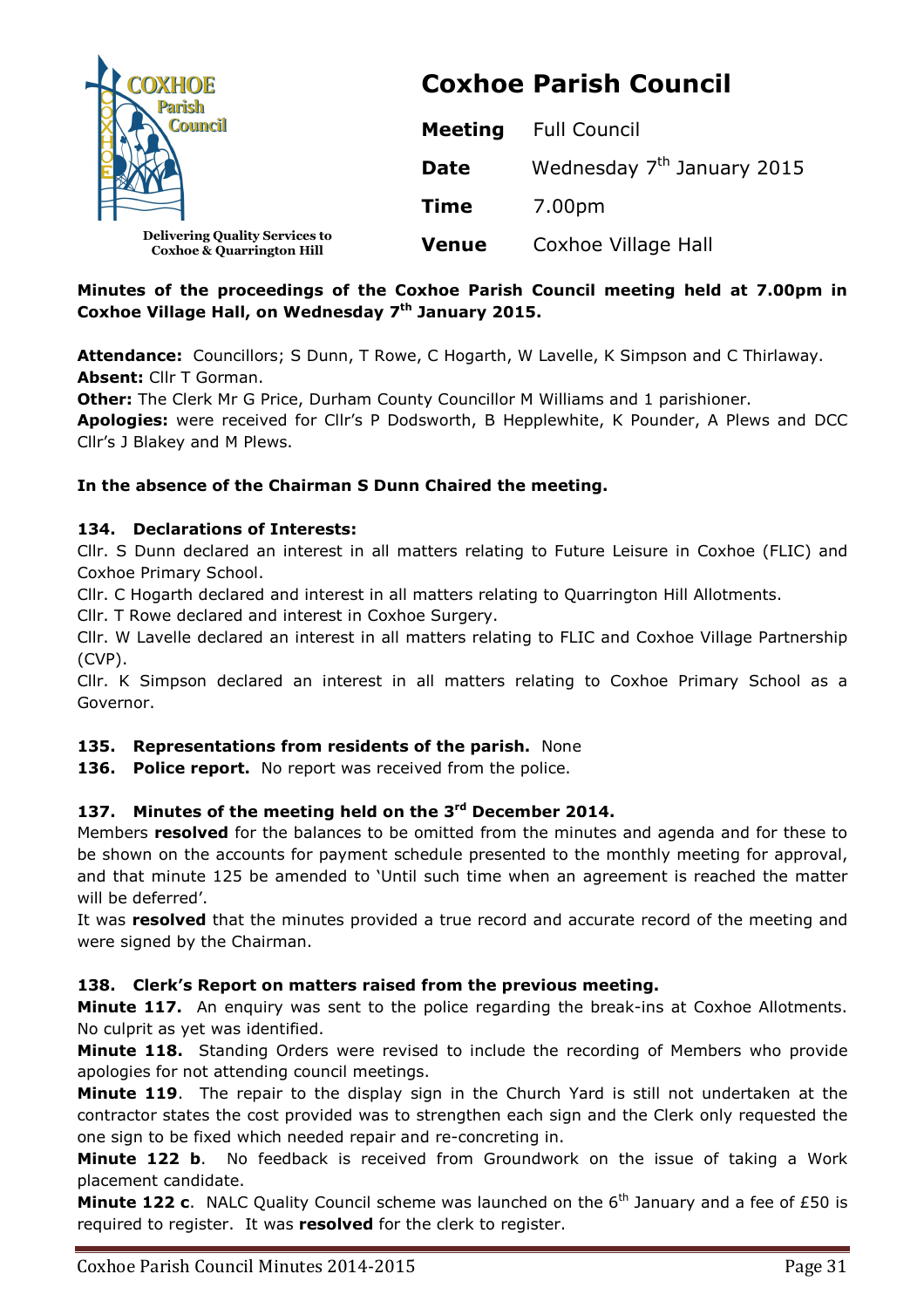**Minute 122 f**. Durham Ask Campaign. An outline of potential services that the parish is seeking to take over from the county has been sent. Members requested the Clerk to arrange a meeting with DCC on this matter.

**Minute 122 g**. Cost of purchasing dog bags, dog bins, bin emptying contract and spray marking is cover in the agenda for consideration.

**Minute 122 h**. A meeting was held with a Highways Officer on the Parking Restrictions. He will be taking his notes from the site visit and discuss with higher management and a report for consultation will be distributed later.

**Minute 122 i**. An application is now made for the Village Green for £500 towards bulb planting. Other groups and organisation my still send in further applications but one is submitted by this council.

**Minute 123**. Cost of Microsoft Publisher Software varies between providers from £85 to 114 for single license. It was resolved for the Clerk to purchase at best price.

**Minute 124**. Cornforth Lane Road Closure. Information was circulated on this and a date is being arranged.

**Minute 125**. Memorial Lights power transfer. A letter is sent to Coxhoe Village Hall.

**Minute 127**. Contact established with Manager of Tip and information received. Offer to meet and show around is tabled for members.

**Minute 128**. FACEBOOK draft policy revised and table for this meeting.

**Minute 129**. Draft Tender Documents circulated to members.

**Minute 130**. Letter sent to DCC Planning regarding Section 106 funds should the Hellens development proceed. This proposal is now withdrawn.

**Minute 131 iii**. Precept request sent to DCC. Members requested the Clerk to seek clarification from DCC concerning the TAX Base as they were concerned that the number used in setting the precept did not reflect on the recent housing developments in the parish.

**Minute132**. Notice Board ordered.

# **139. Durham County Councillor's report.**

The Chairman provided a summary of the forthcoming financial implication of the next round of savings to be made by DCC.

Cllr M Williams advised that the lighting at Landsdowne Road were to be repaired. It is apparent that an agreement is in place by DCC to repair these lights. The Clerk was requested to write to B and J Hepplewhite regarding the lights in the Churchyard through to Landsdowne Road so that clarification can be obtained.

Members advised that the street lighting along the Black Path (Sports Park to the Bottom of Coxhoe) were out. Lighting pole numbers would be forwarded to Cllr M Williams.

Members expressed concern at the lack of lighting at the rear of Quarrington Hill Community Centre and adjacent to the shop. This area was walk regularly by people attending the Community Centre and the shop. Cllr M Williams would investigate this matter but it may not be adopted land under DCC. The Clerk would right to Quarrington Hill Community Centre to see if they able to provide lighting to cover this section of land.

# **140. Community Reports.**

- **I. Quarrington Hill Village Partnership**. No report was received.
- **II. Quarrington Hill Community Centre**. No report received.
- **III. Quarrington Hill Front Street Regeneration Scheme**. The meeting was cancelled and is re-arranged for 4pm on the  $12<sup>th</sup>$  January 2015.
- **IV. Coxhoe Community Partnership**. No report received.
- **V. Coxhoe Village Hall**. No report received.
- **VI. Active Life Centre Coxhoe.**  Representatives advised that Xmas, New Year and Pantomime events were well attended.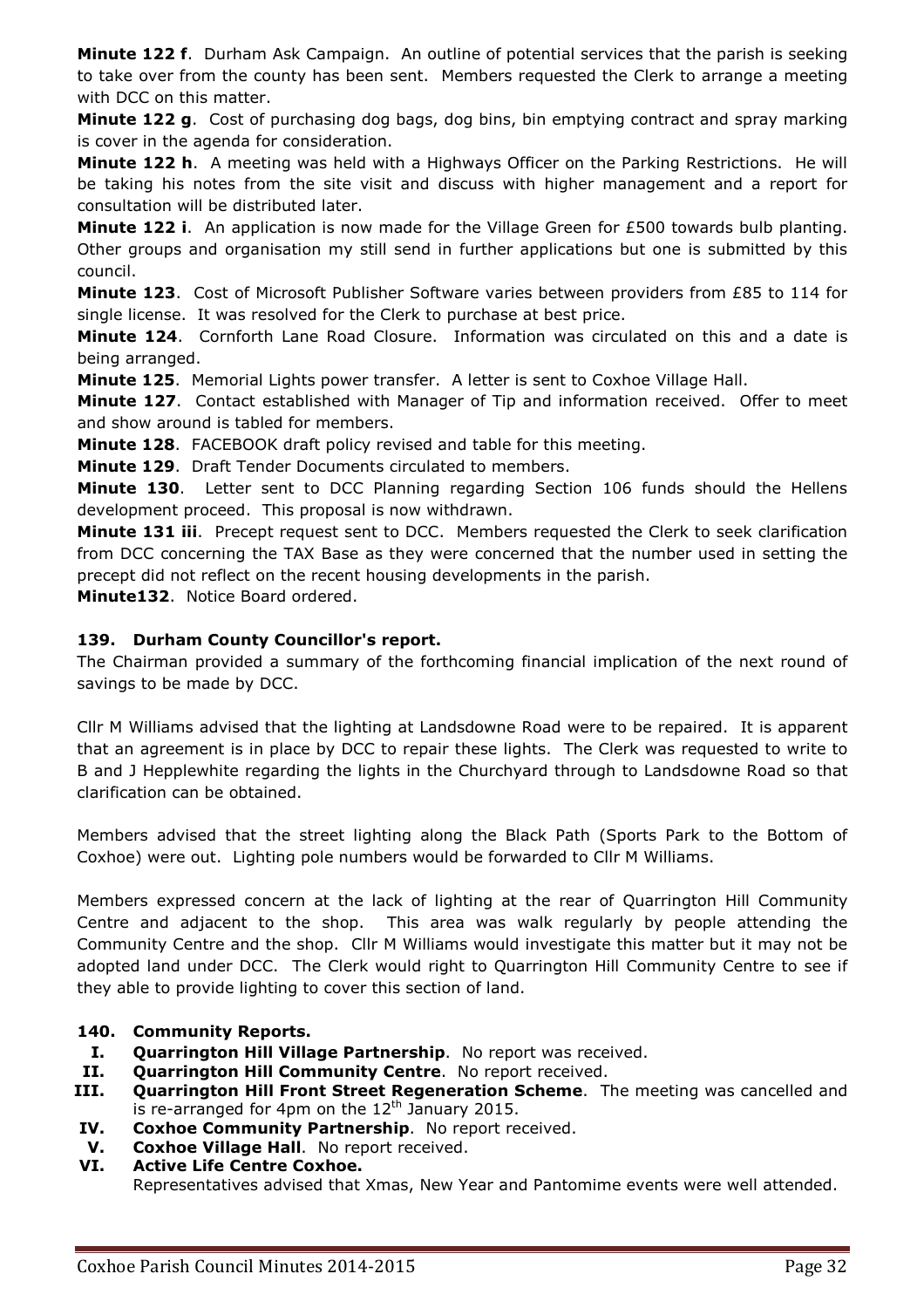A financial summary of the year end was circulated which indicated a surplus higher than anticipated. Work is still in progress for the Solar Panel scheme and grant application for LED Lighting to reduce energy costs. It was **resolved** to accept the report.

#### **VII. Young People including Coxhoe Youth Room.**

Representatives advised that the application to Awards for All was now approved and would be accepted. A meeting would be held soon to discuss progress on the project. It was **resolved** to accept the report.

It was further **resolved** that funding to groups such as Village Halls, Community Centres and FLiC would only be provided upon the receipt of Financial Accounts, Annual Report and supporting statement of how previous funding was utilised and that a regular update/report is received on at least a quarterly basis.

#### **141. Correspondence for Information and Action.**

- **a)** The Clerk advised of the receipt of Winter 2014 LCR Magazine
- **b)** The information concerning the Alcohol Harm Reduction strategy was circulated.
- **c)** The invitation to attend the Royal Garden Party was received. It was **resolved** to enter the Chairman and partner in the draw.
- **d)** Members received the Neighbourhood Protection Team update.
- **e)** CDALC and DCC Opportunity to work in partnership and purchase surveillance camera. Members express an interest in this matter and requested the Clerk to see if neighbouring Council's would collaborate in a joint purchase. The Clerk would also examine the council's budget to see if such purchase was affordable. The Clerk would also contact DCC to see if such surveillance camera could be used in the fight against dog fouling.
- **f)** Members received the DCC Budget Consultation for information and consultation.
- **142. Awards for All Grant**. It was **resolved** that the grant be accepted. Clerk to forward letter of acceptance and bank details.
- **143. Proposed Changes to Parking Restrictions**. A meeting was held with an Officer from DCC Highways and the Clerk. Issues such as parking at the Doctor's Surgery, Front Street Restrictions, Post Office and other areas were noted. The officer would take the comments back to office and discuss with senior officers and a revised report would be circulated for consultation.
- **144. Cornforth Lane Road Closure.** A meeting on this is to be arranged. The results of the Questionnaire undertaken by the Partnership need to be forwarded to DCC prior to that date. Members would forward the information.
- **145. Resurrection of the Tip Liaison Meeting**. Members advised that problems of Vermin were persisting in area and a section of fencing needed to be removed. Cllr M Plews advised that DCC was running the site but local residents had no contact to raise concerns. An update on what was happening could be an article for future Coxhoe Chronicle edition.

# **146. Policy for Social Media/Facebook.**

The clerk had circulated a draft policy on 'Social Media and Electronic Communication Policy'. Further amendments would be collated by the Chairman.

- **147. Neighbourhood Planning Service Level Agreement**. It was resolved that this be accepted.
- **148. Vehicles Parking on the Village Green**. It was **resolved** that a notice be purchased as per quotation for a NO PARKING sign and a letter be sent to the Priest requesting that on busy occasions Church goers do not park on the Village Green and to advise that the Co-op car park and Village Hall car park could be utilized.